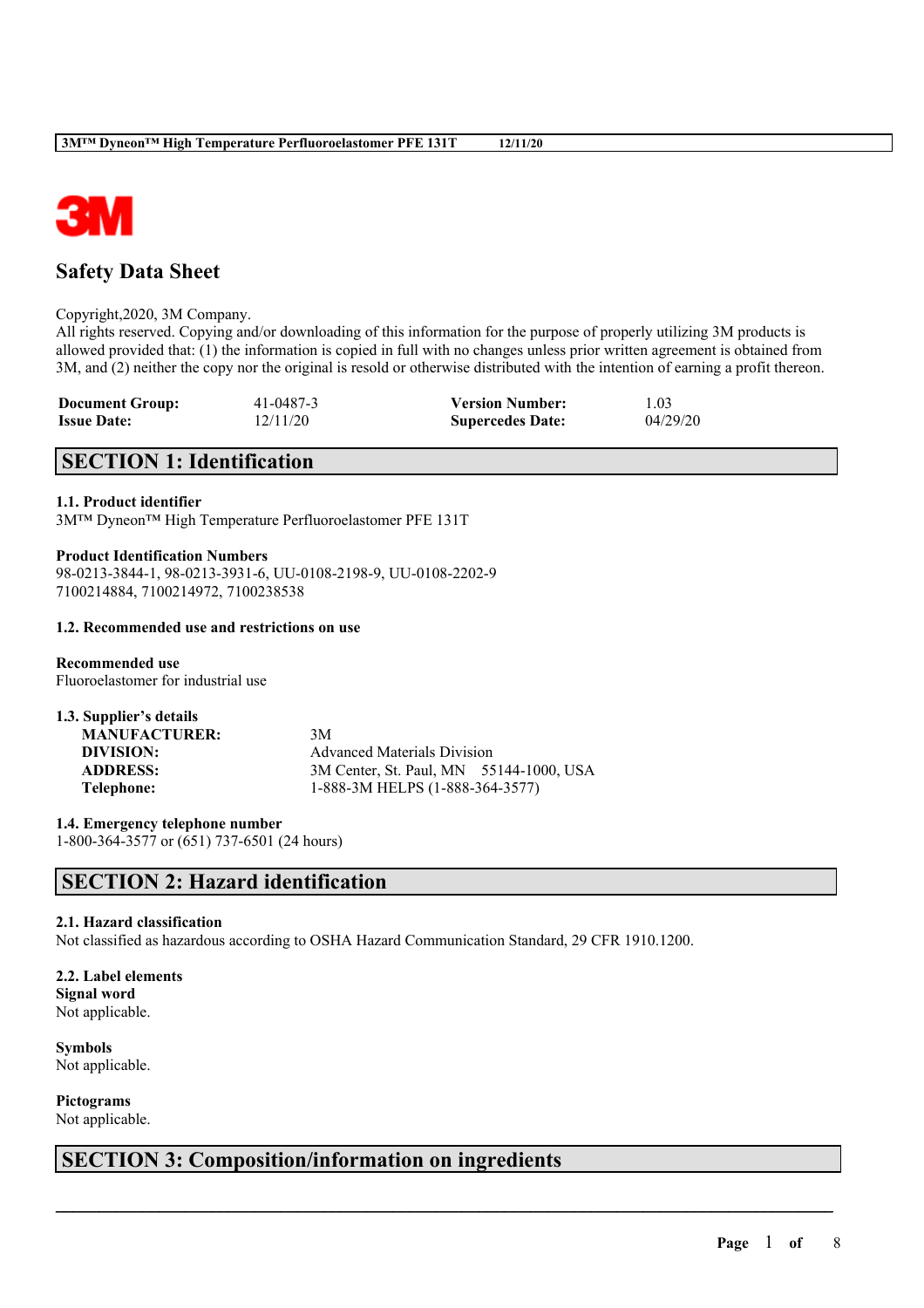| Ingredient                                       | No.                 | Wt<br>$\%$ by |
|--------------------------------------------------|---------------------|---------------|
| Perfluoroelastomer (NJTS Reg. No. 04499600-6456) | . Secret*<br>l rade | 100           |

NJTS or NJTSRN: New Jersey Trade Secret Registry Number.

\*The specific chemical identity and/or exact percentage (concentration) of this composition has been withheld as a trade secret.

## **SECTION 4: First aid measures**

### **4.1. Description of first aid measures**

### **Inhalation:**

Remove person to fresh air. If you feel unwell, get medical attention.

#### **Skin Contact:**

Immediately flush skin with large amounts of cold water for at least 15 minutes. DO NOT ATTEMPT TO REMOVE MOLTEN MATERIAL. Cover affected area with a clean dressing. Get immediate medical attention.

### **Eye Contact:**

Immediately flush eyes with large amounts of water for at least 15 minutes. DO NOT ATTEMPT TO REMOVE MOLTEN MATERIAL. Get immediate medical attention.

### **If Swallowed:**

Rinse mouth. If you feel unwell, get medical attention.

## **4.2. Most important symptoms and effects, both acute and delayed**

See Section 11.1. Information on toxicological effects.

# **4.3. Indication of any immediate medical attention and special treatment required**

Not applicable

# **SECTION 5: Fire-fighting measures**

## **5.1. Suitable extinguishing media**

In case of fire: Use a fire fighting agent suitable for ordinary combustible material such as water or foam to extinguish.

#### **5.2. Special hazards arising from the substance or mixture**

Exposure to extreme heat can give rise to thermal decomposition.

## **5.3. Special protective actions for fire-fighters**

When fire fighting conditions are severe and total thermal decomposition of the product is possible, wear full protective clothing, including helmet, self-contained, positive pressure or pressure demand breathing apparatus, bunker coat and pants, bands around arms, waist and legs, face mask, and protective covering for exposed areas of the head.

 $\mathcal{L}_\mathcal{L} = \mathcal{L}_\mathcal{L} = \mathcal{L}_\mathcal{L} = \mathcal{L}_\mathcal{L} = \mathcal{L}_\mathcal{L} = \mathcal{L}_\mathcal{L} = \mathcal{L}_\mathcal{L} = \mathcal{L}_\mathcal{L} = \mathcal{L}_\mathcal{L} = \mathcal{L}_\mathcal{L} = \mathcal{L}_\mathcal{L} = \mathcal{L}_\mathcal{L} = \mathcal{L}_\mathcal{L} = \mathcal{L}_\mathcal{L} = \mathcal{L}_\mathcal{L} = \mathcal{L}_\mathcal{L} = \mathcal{L}_\mathcal{L}$ 

## **SECTION 6: Accidental release measures**

## **6.1. Personal precautions, protective equipment and emergency procedures**

Evacuate area. Ventilate the area with fresh air. Observe precautions from other sections.

## **6.2. Environmental precautions**

Avoid release to the environment.

## **6.3. Methods and material for containment and cleaning up**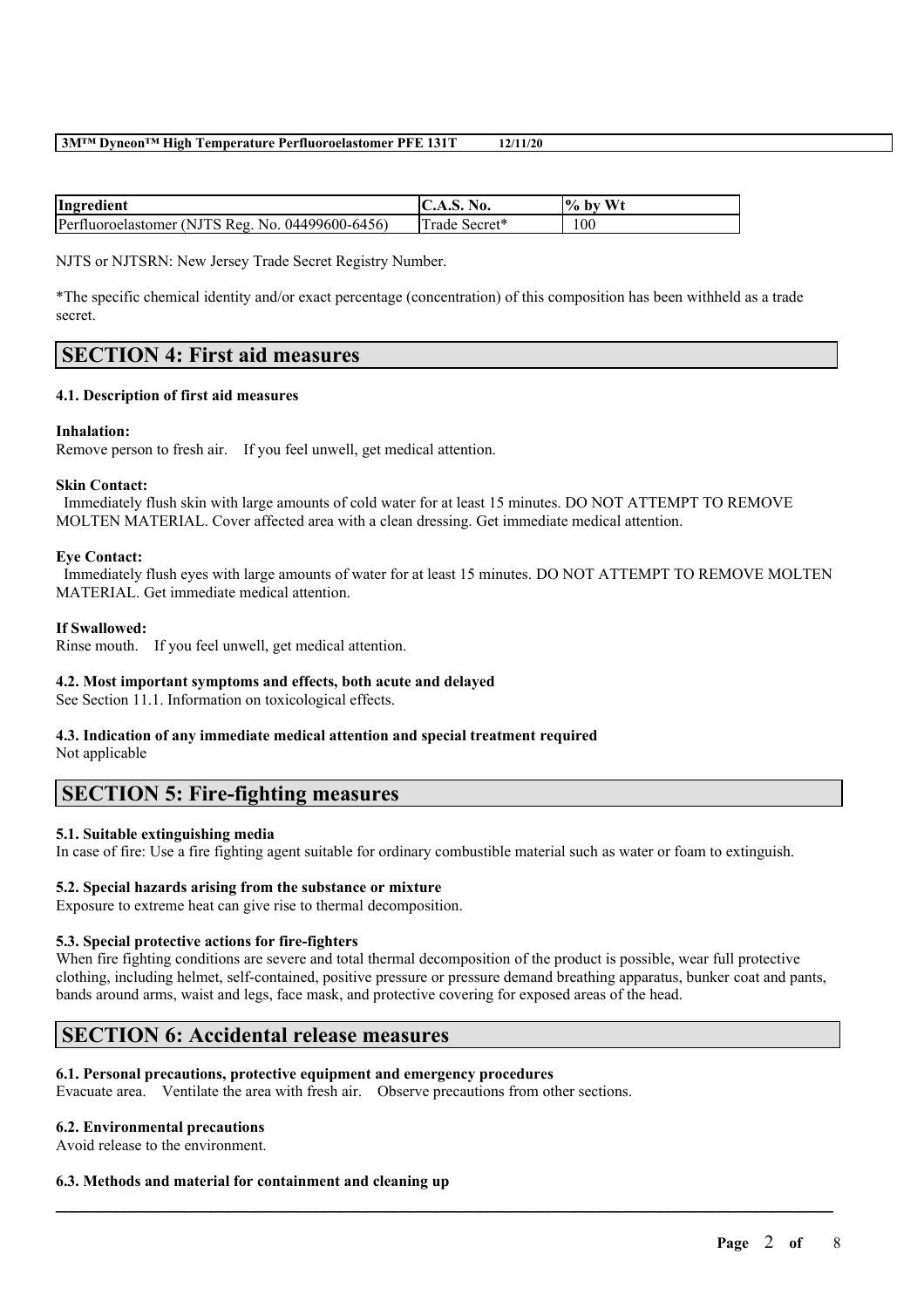Collect as much of the spilled material as possible. Place in a closed container approved for transportation by appropriate authorities. Clean up residue. Seal the container. Dispose of collected material as soon as possible in accordance with applicable local/regional/national/international regulations.

# **SECTION 7: Handling and storage**

## **7.1. Precautions for safe handling**

Do not breathe thermal decomposition products. Avoid skin contact with hot material. For industrial/occupational use only. Not for consumer sale or use. Store work clothes separately from other clothing, food and tobacco products. Do not breathe dust/fume/gas/mist/vapors/spray. Do not eat, drink or smoke when using this product. Wash thoroughly after handling. Avoid contact with oxidizing agents (eg. chlorine, chromic acid etc.) No smoking: Smoking while using this product can result in contamination of the tobacco and/or smoke and lead to the formation of hazardous decomposition products.

## **7.2. Conditions for safe storage including any incompatibilities**

Store away from heat. Store away from oxidizing agents.

# **SECTION 8: Exposure controls/personal protection**

## **8.1. Control parameters**

## **Occupational exposure limits**

No occupational exposure limit values exist for any of the components listed in Section 3 of this SDS.

## **8.2. Exposure controls**

## **8.2.1. Engineering controls**

For those situations where the material might be exposed to extreme overheating due to misuse or equipment failure, use with appropriate local exhaust ventilation sufficient to maintain levels of thermal decomposition products below their exposure guidelines. Use general dilution ventilation and/or local exhaust ventilation to control airborne exposures to below relevant Exposure Limits and/or control dust/fume/gas/mist/vapors/spray. If ventilation is not adequate, use respiratory protection equipment. Local exhaust required above 400 C. Provide appropriate local exhaust when product is heated.

## **8.2.2. Personal protective equipment (PPE)**

## **Eye/face protection**

Select and use eye/face protection to prevent contact based on the results of an exposure assessment. The following eye/face protection(s) are recommended: Full Face Shield Indirect Vented Goggles

## **Skin/hand protection**

Select and use gloves and/or protective clothing approved to relevant local standards to prevent skin contact based on the results of an exposure assessment. Selection should be based on use factors such as exposure levels, concentration of the substance or mixture, frequency and duration, physical challenges such as temperature extremes, and other use conditions. Consult with your glove and/or protective clothing manufacturer for selection of appropriate compatible gloves/protective clothing.

Gloves made from the following material(s) are recommended: Polymer laminate

If this product is used in a manner that presents a higher potential for exposure (eg. spraying, high splash potential etc.), then use of protective coveralls may be necessary. Select and use body protection to prevent contact based on the results of an exposure assessment. The following protective clothing material(s) are recommended: Apron - polymer laminate

 $\mathcal{L}_\mathcal{L} = \mathcal{L}_\mathcal{L} = \mathcal{L}_\mathcal{L} = \mathcal{L}_\mathcal{L} = \mathcal{L}_\mathcal{L} = \mathcal{L}_\mathcal{L} = \mathcal{L}_\mathcal{L} = \mathcal{L}_\mathcal{L} = \mathcal{L}_\mathcal{L} = \mathcal{L}_\mathcal{L} = \mathcal{L}_\mathcal{L} = \mathcal{L}_\mathcal{L} = \mathcal{L}_\mathcal{L} = \mathcal{L}_\mathcal{L} = \mathcal{L}_\mathcal{L} = \mathcal{L}_\mathcal{L} = \mathcal{L}_\mathcal{L}$ 

## **Respiratory protection**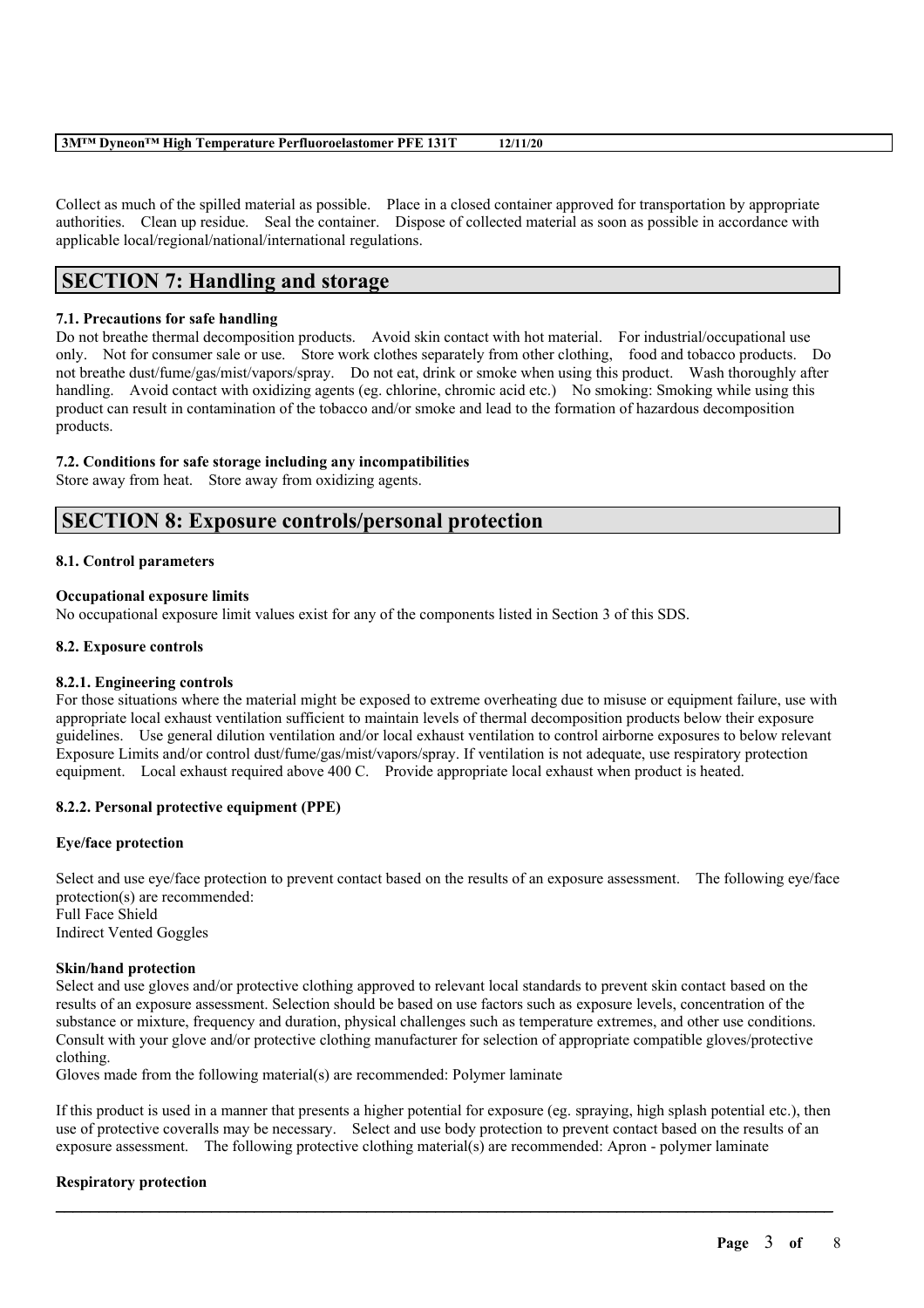During heating:

Use a positive pressure supplied-air respirator if there is a potential for over exposure from an uncontrolled release, exposure levels are not known, or under any other circumstances where air-purifying respirators may not provide adequate protection.

#### **Thermal hazards**

Wear heat insulating gloves when handling hot material to prevent thermal burns.

## **SECTION 9: Physical and chemical properties**

### **9.1. Information on basic physical and chemical properties**

| Appearance                                |                                            |
|-------------------------------------------|--------------------------------------------|
| <b>Physical state</b>                     | Solid                                      |
| Color                                     | Colorless, White                           |
| <b>Specific Physical Form:</b>            | Solid Block or Slab or Crumb.              |
| Odor                                      | Odorless                                   |
| <b>Odor threshold</b>                     | No Data Available                          |
| pH                                        | Not Applicable                             |
| <b>Melting point</b>                      | Not Applicable                             |
| <b>Boiling Point</b>                      | Not Applicable                             |
| <b>Flash Point</b>                        | No flash point                             |
| <b>Evaporation rate</b>                   | Not Applicable                             |
| <b>Flammability (solid, gas)</b>          | Not Classified                             |
| <b>Flammable Limits(LEL)</b>              | Not Applicable                             |
| <b>Flammable Limits(UEL)</b>              | Not Applicable                             |
| <b>Vapor Pressure</b>                     | Not Applicable                             |
| <b>Vapor Density</b>                      | Not Applicable                             |
| <b>Density</b>                            | $2$ g/cm $3$                               |
| <b>Specific Gravity</b>                   | $\left[$ (@ 20 °C) $[RefStd:WATER=1]$<br>2 |
| <b>Solubility in Water</b>                | Negligible                                 |
| Solubility- non-water                     | No Data Available                          |
| Partition coefficient: n-octanol/water    | No Data Available                          |
| <b>Autoignition temperature</b>           | Not Applicable                             |
| <b>Decomposition temperature</b>          | No Data Available                          |
| <b>Viscosity</b>                          | Not Applicable                             |
| Molecular weight                          | No Data Available                          |
| <b>Volatile Organic Compounds</b>         | Not Applicable                             |
| <b>Percent volatile</b>                   | $0\%$                                      |
| <b>VOC Less H2O &amp; Exempt Solvents</b> | Not Applicable                             |

 $\mathcal{L}_\mathcal{L} = \mathcal{L}_\mathcal{L} = \mathcal{L}_\mathcal{L} = \mathcal{L}_\mathcal{L} = \mathcal{L}_\mathcal{L} = \mathcal{L}_\mathcal{L} = \mathcal{L}_\mathcal{L} = \mathcal{L}_\mathcal{L} = \mathcal{L}_\mathcal{L} = \mathcal{L}_\mathcal{L} = \mathcal{L}_\mathcal{L} = \mathcal{L}_\mathcal{L} = \mathcal{L}_\mathcal{L} = \mathcal{L}_\mathcal{L} = \mathcal{L}_\mathcal{L} = \mathcal{L}_\mathcal{L} = \mathcal{L}_\mathcal{L}$ 

# **SECTION 10: Stability and reactivity**

## **10.1. Reactivity**

This material is considered to be non reactive under normal use conditions.

## **10.2. Chemical stability**

Stable.

**10.3. Possibility of hazardous reactions** Hazardous polymerization will not occur.

#### **10.4. Conditions to avoid** Heat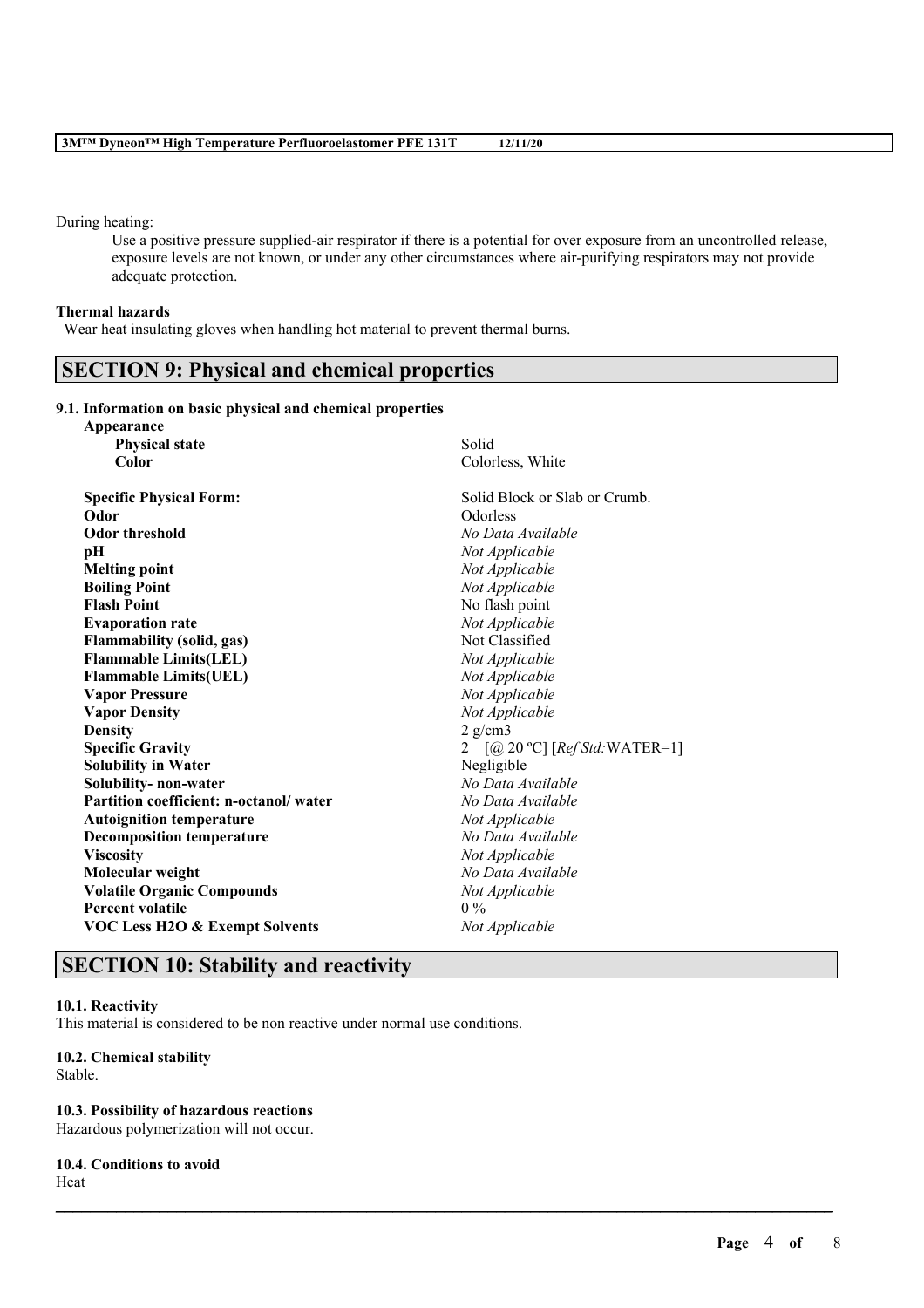**10.5. Incompatible materials** Strong oxidizing agents Al or Mg powder and high/shear temperature conditions

## **10.6. Hazardous decomposition products Substance Condition** Carbonyl Fluoride At Elevated Temperatures Carbon monoxide At Elevated Temperatures Carbon dioxide At Elevated Temperatures Hydrogen Fluoride At Elevated Temperatures Perfluoroisobutylene (PFIB) At Elevated Temperatures Toxic Vapor, Gas, Particulate At Elevated Temperatures

If the product is exposed to extreme condition of heat from misuse or equipment failure, toxic decomposition products that include hydrogen fluoride and perfluoroisobutylene can occur.

# **SECTION 11: Toxicological information**

The information below may not be consistent with the material classification in Section 2 if specific ingredient **classifications are mandated by a competent authority. In addition, toxicological data on ingredients may not be** reflected in the material classification and/or the signs and symptoms of exposure, because an ingredient may be present below the threshold for labeling, an ingredient may not be available for exposure, or the data may not be **relevant to the material as a whole.**

**11.1. Information on Toxicological effects**

**Signs and Symptoms of Exposure**

#### Based on test data and/or information on the components, this material may produce the following health effects:

#### **Inhalation:**

Vapors from heated material may cause irritation of the respiratory system. Signs/symptoms may include cough, sneezing, nasal discharge, headache, hoarseness, and nose and throat pain.

#### During heating:

Polymer Fume Fever: Sign/symptoms may include chest pain or tightness, shortness of breath, cough, malaise, muscle aches, increased heart rate, fever, chills, sweats, nausea and headache.

#### **Skin Contact:**

May be harmful in contact with skin.

## During heating:

Thermal Burns: Signs/symptoms may include intense pain, redness and swelling, and tissue destruction.

## **Eye Contact:**

During heating:

Thermal Burns: Signs/symptoms may include severe pain, redness and swelling, and tissue destruction.

Vapors from heated material may cause eye irritation. Signs/symptoms may include redness, swelling, pain, tearing, and blurred or hazy vision.

 $\mathcal{L}_\mathcal{L} = \mathcal{L}_\mathcal{L} = \mathcal{L}_\mathcal{L} = \mathcal{L}_\mathcal{L} = \mathcal{L}_\mathcal{L} = \mathcal{L}_\mathcal{L} = \mathcal{L}_\mathcal{L} = \mathcal{L}_\mathcal{L} = \mathcal{L}_\mathcal{L} = \mathcal{L}_\mathcal{L} = \mathcal{L}_\mathcal{L} = \mathcal{L}_\mathcal{L} = \mathcal{L}_\mathcal{L} = \mathcal{L}_\mathcal{L} = \mathcal{L}_\mathcal{L} = \mathcal{L}_\mathcal{L} = \mathcal{L}_\mathcal{L}$ 

#### **Ingestion:**

May be harmful if swallowed.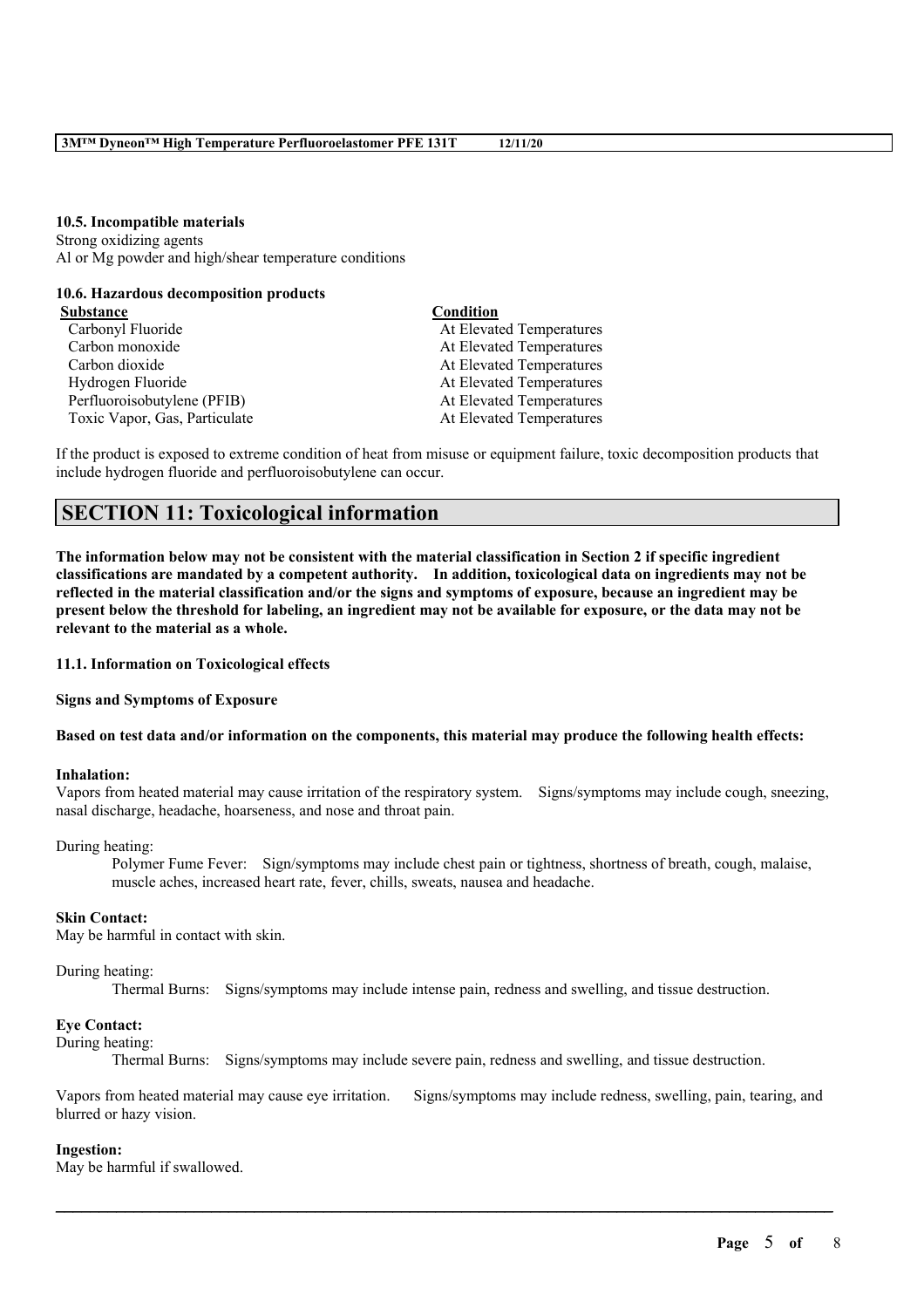#### **Toxicological Data**

If a component is disclosed in section 3 but does not appear in a table below, either no data are available for that endpoint or the data are not sufficient for classification.

## **Acute Toxicity**

| Name                                             | Route     | <b>Species</b> | Value                                      |
|--------------------------------------------------|-----------|----------------|--------------------------------------------|
| Perfluoroelastomer (NJTS Reg. No. 04499600-6456) | Dermal    | similar        | LD50 estimated to be $2,000 - 5,000$ mg/kg |
|                                                  |           | compoun        |                                            |
|                                                  |           | ds             |                                            |
| Perfluoroelastomer (NJTS Reg. No. 04499600-6456) | Ingestion | similar        | LD50 estimated to be $2,000 - 5,000$ mg/kg |
|                                                  |           | compoun        |                                            |
|                                                  |           | ds             |                                            |

 $ATE = acute$  toxicity estimate

## **Skin Corrosion/Irritation**

For the component/components, either no data are currently available or the data are not sufficient for classification.

#### **Serious Eye Damage/Irritation**

For the component/components, either no data are currently available or the data are not sufficient for classification.

#### **Skin Sensitization**

For the component/components, either no data are currently available or the data are not sufficient for classification.

### **Respiratory Sensitization**

For the component/components, either no data are currently available or the data are not sufficient for classification.

#### **Germ Cell Mutagenicity**

For the component/components, either no data are currently available or the data are not sufficient for classification.

#### **Carcinogenicity**

For the component/components, either no data are currently available or the data are not sufficient for classification.

## **Reproductive Toxicity**

#### **Reproductive and/or Developmental Effects**

For the component/components, either no data are currently available or the data are not sufficient for classification.

### **Target Organ(s)**

#### **Specific Target Organ Toxicity - single exposure**

For the component/components, either no data are currently available or the data are not sufficient for classification.

#### **Specific Target Organ Toxicity - repeated exposure**

For the component/components, either no data are currently available or the data are not sufficient for classification.

### **Aspiration Hazard**

For the component/components, either no data are currently available or the data are not sufficient for classification.

### Please contact the address or phone number listed on the first page of the SDS for additional toxicological information **on this material and/or its components.**

# **SECTION 12: Ecological information**

## **Ecotoxicological information**

 $\mathcal{L}_\mathcal{L} = \mathcal{L}_\mathcal{L} = \mathcal{L}_\mathcal{L} = \mathcal{L}_\mathcal{L} = \mathcal{L}_\mathcal{L} = \mathcal{L}_\mathcal{L} = \mathcal{L}_\mathcal{L} = \mathcal{L}_\mathcal{L} = \mathcal{L}_\mathcal{L} = \mathcal{L}_\mathcal{L} = \mathcal{L}_\mathcal{L} = \mathcal{L}_\mathcal{L} = \mathcal{L}_\mathcal{L} = \mathcal{L}_\mathcal{L} = \mathcal{L}_\mathcal{L} = \mathcal{L}_\mathcal{L} = \mathcal{L}_\mathcal{L}$ Please contact the address or phone number listed on the first page of the SDS for additional ecotoxicological information on this material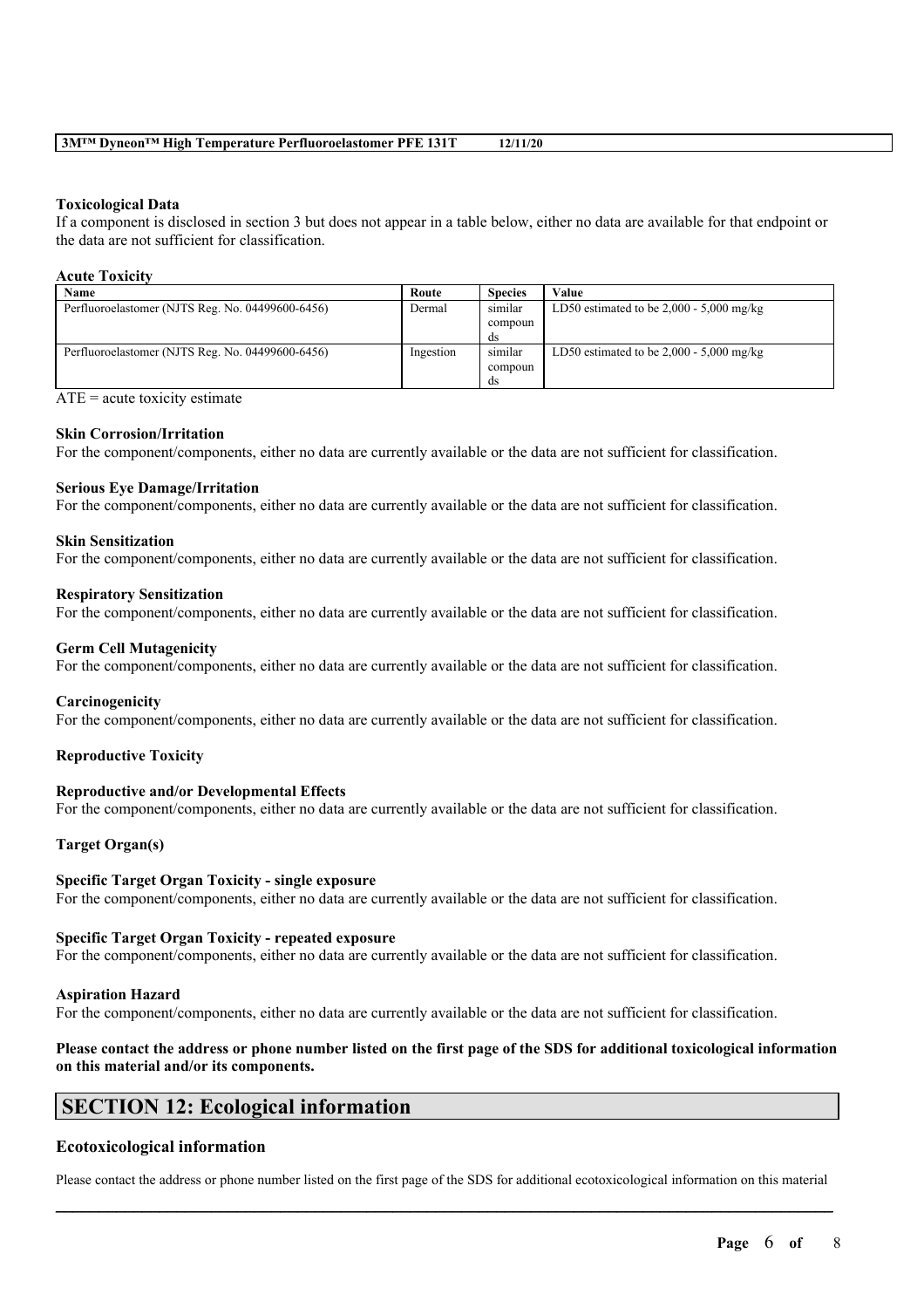and/or its components. **Chemical fate information**

Please contact the address or phone number listed on the first page of the SDS for additional chemical fate information on this material and/or its components.

# **SECTION 13: Disposal considerations**

## **13.1. Disposal methods**

Dispose of contents/ container in accordance with the local/regional/national/international regulations.

Dispose of waste product in a permitted industrial waste facility. As a disposal alternative, incinerate in a permitted waste incineration facility. Proper destruction may require the use of additional fuel during incineration processes. Combustion products will include halogen acid (HCl/HF/HBr). Facility must be capable of handling halogenated materials. Empty drums/barrels/containers used for transporting and handling hazardous chemicals (chemical substances/mixtures/preparations classified as Hazardous as per applicable regulations) shall be considered, stored, treated  $\&$  disposed of as hazardous wastes unless otherwise defined by applicable waste regulations. Consult with the respective regulating authorities to determine the available treatment and disposal facilities.

## **EPA Hazardous Waste Number (RCRA):** Not regulated

# **SECTION 14: Transport Information**

For Transport Information, please visit http://3M.com/Transportinfo or call 1-800-364-3577 or 651-737-6501.

# **SECTION 15: Regulatory information**

## **15.1. US Federal Regulations**

Contact 3M for more information.

## **EPCRA 311/312 Hazard Classifications:**

| <b>Physical Hazards</b> |  |  |
|-------------------------|--|--|
| Not applicable          |  |  |
| <b>Health Hazards</b>   |  |  |
| Not applicable          |  |  |

## **15.2. State Regulations**

Contact 3M for more information.

## **15.3. Chemical Inventories**

The components of this material are in compliance with the China "Measures on Environmental Management of New Chemical Substance". Certain restrictions may apply. Contact the selling division for additional information.

The components of this material are in compliance with the provisions of Japan Chemical Substance Control Law. Certain restrictions may apply. Contact the selling division for additional information.

 $\mathcal{L}_\mathcal{L} = \mathcal{L}_\mathcal{L} = \mathcal{L}_\mathcal{L} = \mathcal{L}_\mathcal{L} = \mathcal{L}_\mathcal{L} = \mathcal{L}_\mathcal{L} = \mathcal{L}_\mathcal{L} = \mathcal{L}_\mathcal{L} = \mathcal{L}_\mathcal{L} = \mathcal{L}_\mathcal{L} = \mathcal{L}_\mathcal{L} = \mathcal{L}_\mathcal{L} = \mathcal{L}_\mathcal{L} = \mathcal{L}_\mathcal{L} = \mathcal{L}_\mathcal{L} = \mathcal{L}_\mathcal{L} = \mathcal{L}_\mathcal{L}$ 

The components of this product are in compliance with the chemical notification requirements of TSCA. All required components of this product are listed on the active portion of the TSCA Inventory.

Contact 3M for more information.